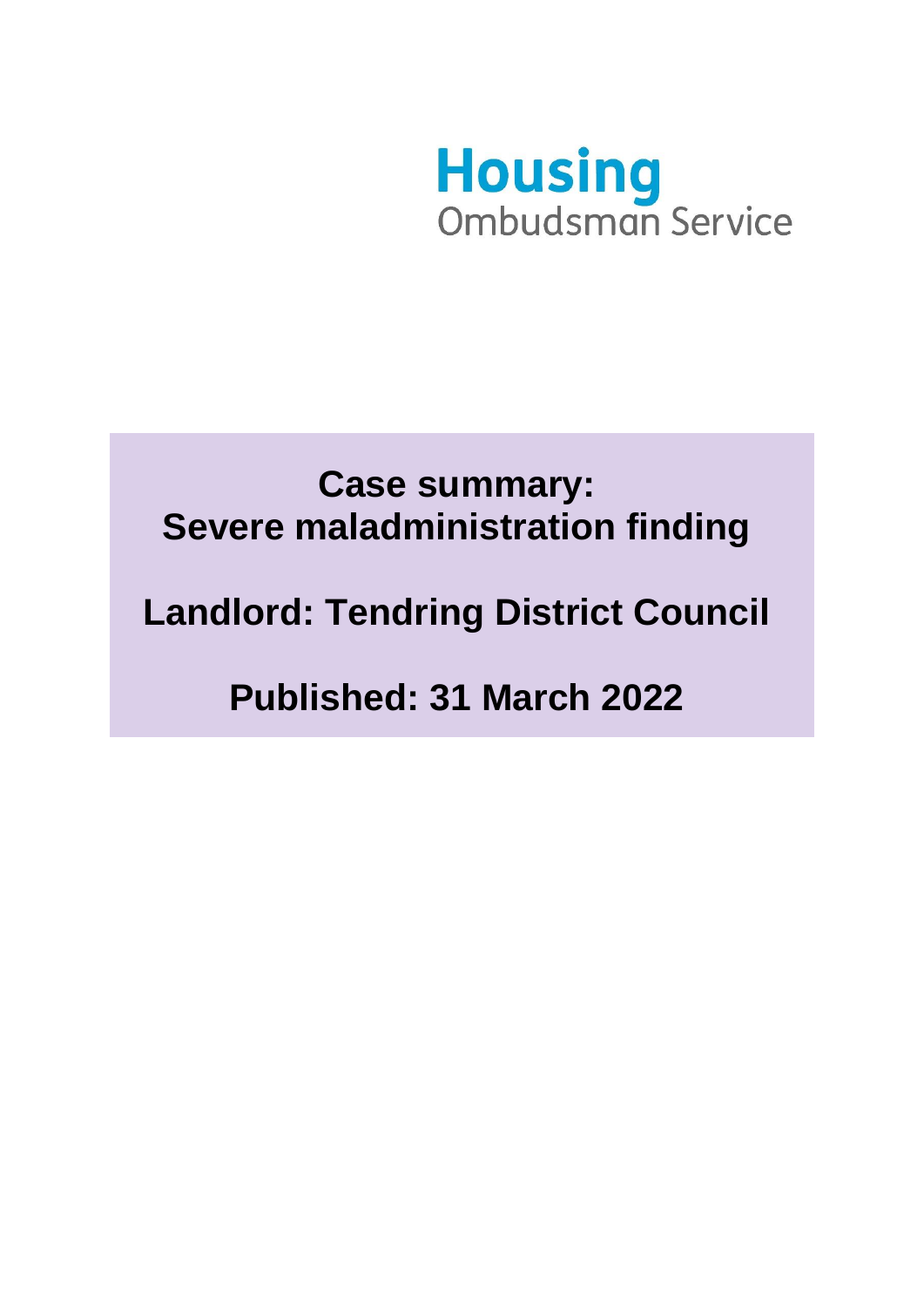## **Landlord: Tendring District Council**

### **Complaint reference: 202101347**

**Complaint categories: Repairs (leaks, damp, mould), complaint handling** 

### **The complaint**

Mrs P complained about the landlord's handling of repairs. The Ombudsman also considered the landlord's handling of her complaint and its record keeping.

## **Background and summary of events**

In late 2020, Mrs P wrote to the landlord to raise a complaint. In her letter she said there had been a 'lack of repair work' carried out on her property by the landlord, including a roof leak which affected one of her bedrooms and falling artex, and she was 'angry, frustrated and depressed' at the prospect of having to endure another winter without the repairs being completed.

The landlord responded stating it thought the roof repair had been rectified but would examine again and then consider the other repairs. Mrs P and the landlord corresponded for several weeks and during the Stage Two response the landlord apologised and offered £100 compensation. Mrs P advised that she remained unhappy it had taken a complaint to address some of the repairs and, while she stated she was pleased that the landlord had now started works, she referred to the repairs which were still yet to be completed.

## **Assessment and findings**

#### *The landlord's handling of repairs*

It is not disputed that Mrs P reported various repair issues at her property, including a leaking roof, a rotten window frame and blown plaster and damaged artex to one of her ceilings and the landlord acknowledged in its complaint responses that there were 'several outstanding repairs' at her property. As part of this investigation, the landlord was asked for records concerning its investigation into the repair reports. The landlord was also asked to provide copies of survey and inspection reports, feedback from contractors, repair logs and details of when it attended the property to complete works and details of any works that remained outstanding.

From the information provided, while it is apparent the landlord has attended the property on various occasions since the initial repair reports, it is difficult to establish a precise chronology and summary of events regarding how it has handled the repairs. In particular, regarding the leaking roof, it is difficult to confirm whether the landlord has fully established the cause of the leak.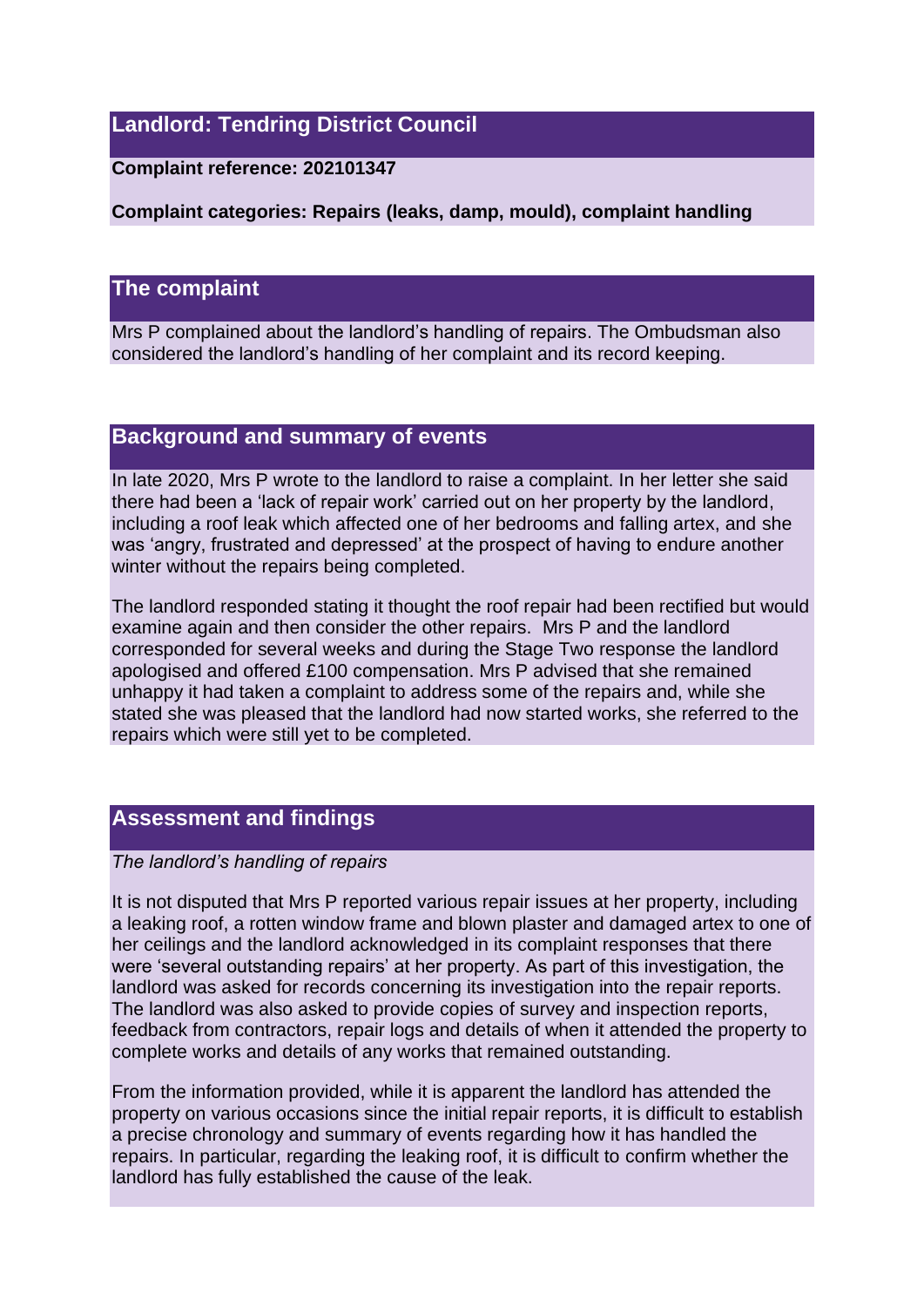Landlord repair logs, contained within internal email correspondence, indicate that it raised an order in mid-2019 to inspect the property following reports of 'various issues regarding leak and asbestos'. Two days later, a further inspection order was raised to 'inspect roof and rectify'. Further orders were raised in late 2019 and early 2020.

The Ombudsman has not seen further records that show the outcomes of the inspections raised. While the further repair orders noted above indicate that the landlord sought to 'check' if the roof was still leaking, no evidence has been provided to this investigation regarding how the repair was being investigated or progressed until a further repair log from early 2020 which notes '(contractor) quoting for roof repairs'. This is not appropriate and means that some six months had passed since Mrs P's initial report before the landlord noted that a contractor was quoting for works. This is a significant delay and the lack of comprehensive repair logs means that the landlord is unable to evidence what, if any, actions it took in the meantime. It is also noted that, after the entry made in early 2020, the Ombudsman has not seen any further information regarding the quote itself, such as what the contractor was quoting for or when the work was carried out. This is not appropriate and again means the landlord is not able to evidence that it was progressing the repair in accordance with its repair responsibilities.

There are no further records relating to the roof repair until after Mrs P lodged her complaint, advising that it had not been resolved. This was unacceptable and is evidence of a further significant delay, which is likely to have caused her considerable inconvenience. In response to her complaint, the landlord advised it would 'have another look' and that 'once we have fixed the roof then we can rectify your other repairs'. However, the Ombudsman has not seen evidence of the outcome of that inspection. This is not appropriate, and the landlord's lack of comprehensive repair records again means it is not able to adequately show what steps it took to deal with the issue, and it is unable to demonstrate whether it responded appropriately.

The Ombudsman notes that, in internal correspondence, the landlord acknowledged that 'there does seem to be some sort of communication breakdown on certain repairs i.e. the roof and the window works, where we have thought the issue was sorted but then finding out it has (sic) not'. It also noted 'we have made repairs and not kept (the resident) informed so that she does not realise we have been carrying out work'. The landlord noted it attended Mrs P's property 'to see actually what we are dealing with' and states that 'there is an issue with the roof'. However, while it states the matter is 'in hand' as contractors are awaiting a permit to erect scaffolding and further investigate the roof issue, it does not provide any further details and the Ombudsman has again not seen any further information regarding any inspections or follow-on work carried out by the contractors. From the information made available to this investigation, it remains unclear what the issue with Mrs P's roof actually was. This is not acceptable and raises concerns regarding the landlord's record keeping and how it managed its repair responsibilities.

Following the landlord's final complaint response in late 2020, exchanges between Mrs P and the landlord indicate that the landlord had attended the property to carry out works. She thanked the landlord for carrying out 'the brick replacement' but queried when 'an actual roofer' would go into her loft to see if the repair had worked.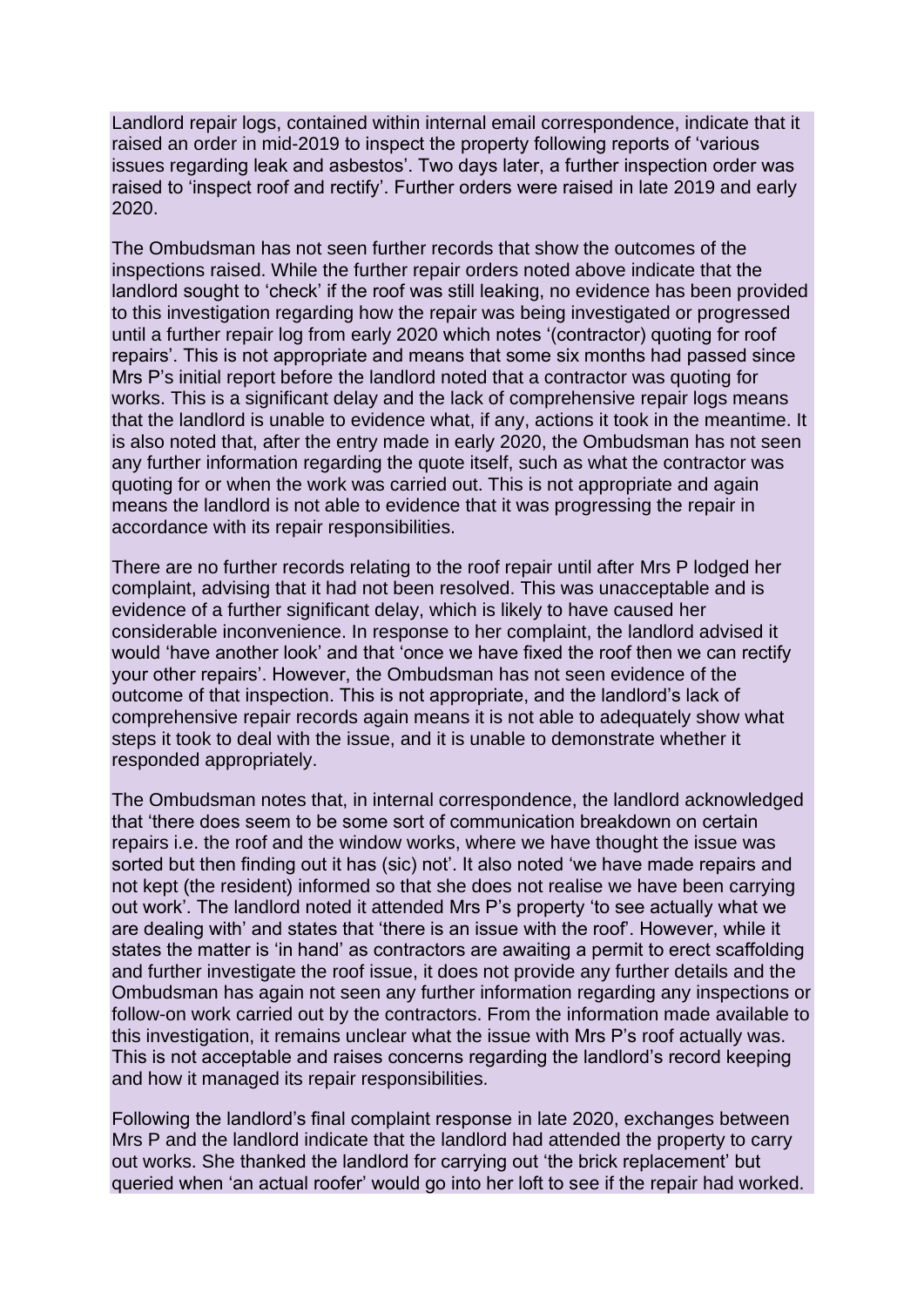While this indicates that the landlord had now attempted a repair to the roof, the Ombudsman has not seen any evidence that details the work that was carried out, or when it was completed. The landlord responded to advise it would carry out a further inspection and requested her availability, however, the Ombudsman has not seen evidence regarding when the inspection ultimately took place or what the findings were.

It is noted that Mrs P, in correspondence with the Ombudsman, states that the roof was 'only patched up' and the matter has not been fully resolved. The landlord has, in the information provided to this investigation, indicated that there is no work outstanding at the property, although it simultaneously advised that some work had been cancelled as it was not able to arrange access, including the replacement of four vented roof slates. From the information available, the Ombudsman will not be able to determine whether the roof repair has been completed, however an order has been made at the end of the report for the landlord to carry out a final inspection and write to Mrs P with confirmation of the outcome and details of any further works identified.

The emails refer to the repair to Mrs P's window which the landlord notes was 'rotten and needs replacing'. However, it goes on to state that 'we thought this had been done but this is definitely not the case'. While it noted that it had authorised contractors to 'rectify' the window, this again indicates that the landlord had not appropriately managed the repair in the first place and had not overseen the work carried out on its behalf. From the landlord's own records, it initially raised a repair to 'overhaul/repair wooden external window frames until scheme is sorted to replace' in 2018. That it responded some two years later and confirmed it believed repairs had been completed when they had not was unacceptable. Its handling of the repair was not appropriate and contributed to a further significant and avoidable delay in completing a repair. It is noted that, in correspondence with the Ombudsman during the investigation, Mrs P maintains that the window has still not been fully fixed, as a 'temporary' or 'holding' repair was carried out which has not been followed up on. Again, in the absence of any comprehensive repair logs, the Ombudsman has not seen evidence regarding the work the landlord carried out to Mrs P's window, or when this took place. The landlord is therefore again unable to evidence whether it responded appropriately to the repair reports, or whether there were any factors which may have reasonably contributed to this significant delay.

While the landlord has, in its correspondence with Mrs P, and within its complaint responses, acknowledged there were other, internal repair issues outstanding, including repairs to blown plaster and damaged artex on her ceiling, the Ombudsman has not seen any evidence that these have been completed, despite having been initially raised in 2019. This is unacceptable. While the landlord's position that it would carry out internal repairs once the roof leak was completed was reasonable, in the Ombudsman's opinion, there was still a significant delay which was likely to have caused distress and inconvenience. It is noted that in its submissions to this investigation, the landlord advised it still needed access to the property to 'make sure the roof is now watertight' and that there were repairs outstanding in the loft and the bedroom but its contractor was 'finding it hard to make contact with the tenant'.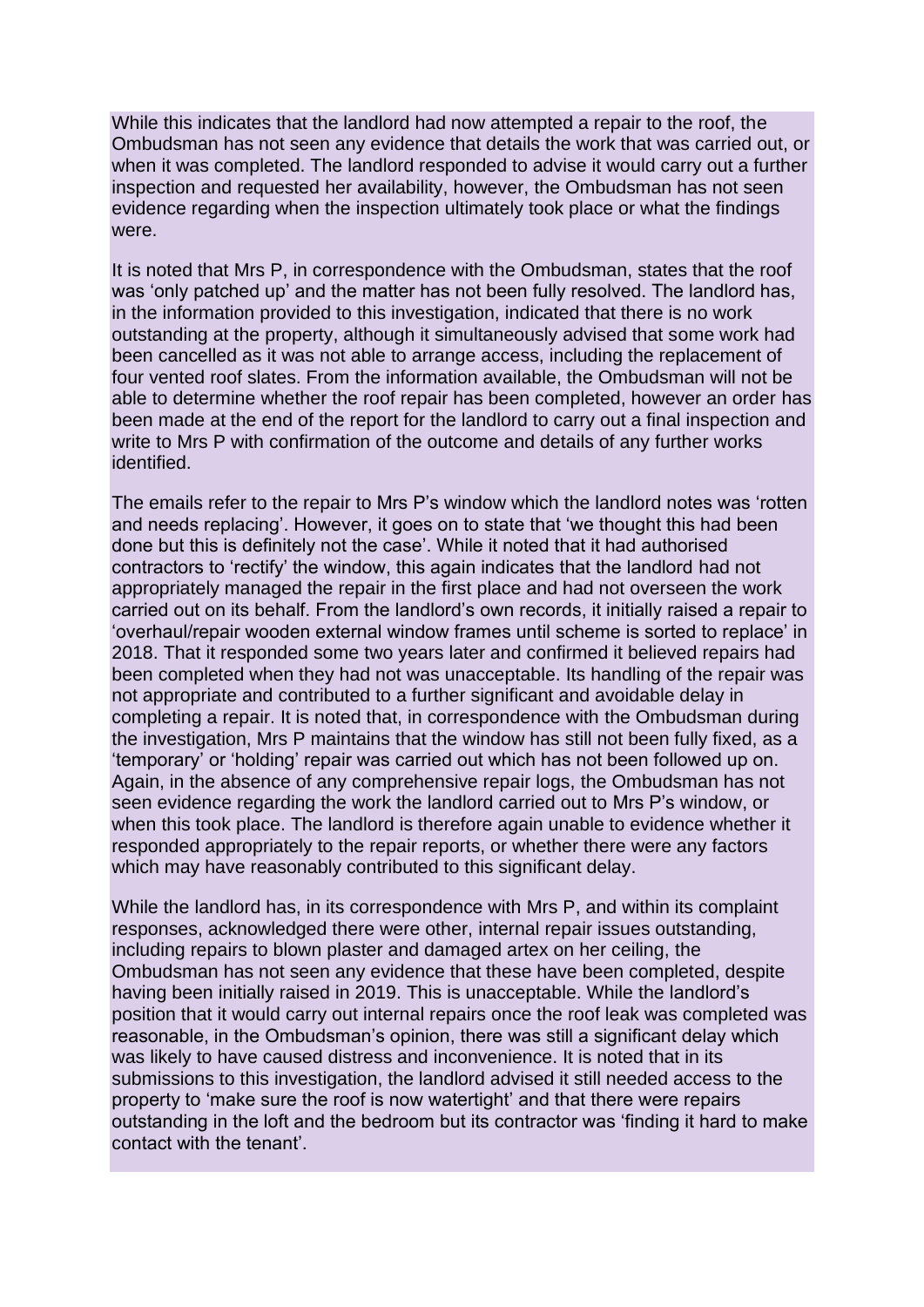In correspondence with the Ombudsman, Mrs P has advised that the landlord did attend to 'board her ceiling up' but that she had otherwise 'given up' chasing the landlord regarding the issue. While it is not disputed that the landlord has attended to carry out some repairs and following her complaint it was positive that it had regular communication with her and attempted to provide updates on the various repairs, it is a significant concern that in late 2021 the landlord still appears to be attending to repairs initially reported in 2019, over two years earlier.

#### *The landlord's handling of the complaint*

After Mrs P raised a complaint regarding the 'lack of repair work' at her property, the landlord acknowledged her concerns regarding 'the repairs that are outstanding' and provided an update regarding when a further inspection of her roof would be carried out as it had previously been of 'the understanding that our contractors' had completed a repair. It also advised that 'the repairs internally' would be rectified once the roof had been fixed but that before then, it would inspect to 'see exactly what needs to be carried out'.

However, while providing Mrs P with an update, its response was brief and did not acknowledge, or properly address, her concerns over the length of time that had already been taken to deal with the repairs she had reported. Additionally, other than advising when it would aim to carry out a further inspection of the roof, it did not give any time frame for when it aimed to resolve the issues. Records show that an order had been raised regarding her window over two years earlier, while a roof inspection order was raised in 2019. That the landlord did not acknowledge either of these apparently significant delays was not appropriate, especially as Mrs P had advised that the situation had caused her to feel 'angry and depressed' and its response did not demonstrate that it considered the effect the delayed repairs were having upon her.

It was also not appropriate that, within its response, the landlord did not provide Mrs P with more of an indication as to when it anticipated that it would carry out the yet to be identified works following its inspection. While it is acknowledged that some actions and timescales would be dependent on the outcome of the inspection, in the Ombudsman's opinion, the landlord still missed an opportunity to fully respond to Mrs P's concerns and to provide a more detailed explanation of the actions it had taken to progress the repairs so far. It also did not treat her fairly by providing an idea of how much longer the works may take.

It was also not clear that the landlord's letter constituted its formal response to Mrs P's complaint. It did not allocate the complaint a reference number, make any reference as to which stage of the complaint process it was responding at, provide any information regarding her complaint escalation rights, or how the complaint would proceed through its procedures. It was only in the landlord's Stage Two complaint letter that it clarified it considered the letter to be its initial complaint response. This was not appropriate and meant that the landlord did not initially handle her complaint transparently or in accordance with its own policies. As noted above, the landlord's Complaint Policy states that it will 'provide…a substantial response which outlines the findings of the enquiries (or investigations where appropriate)' and there is no evidence that it did this in its initial response.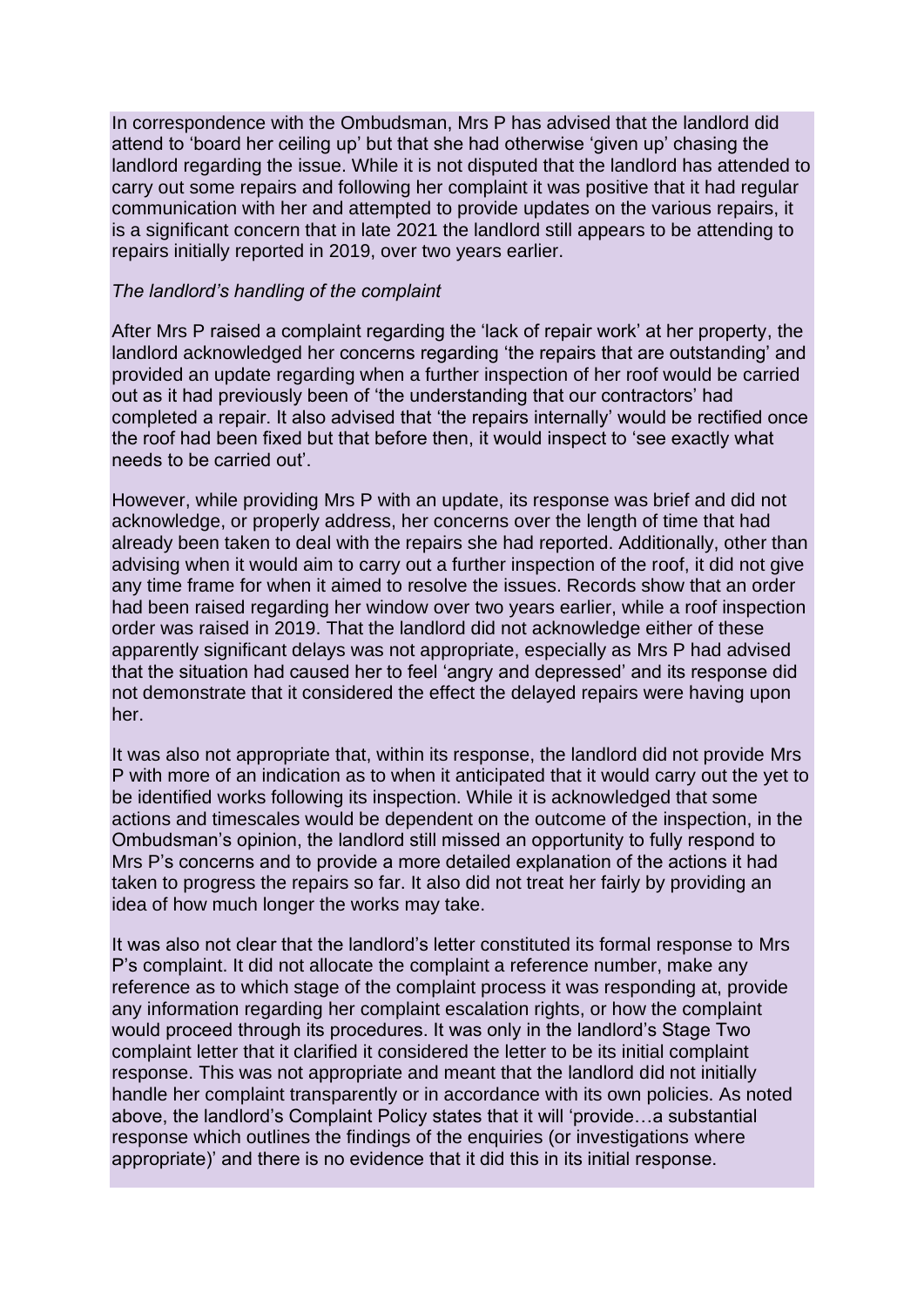Subsequently, in its Stage Two complaint response the landlord acknowledged that the repairs issues outlined by Mrs P had been 'the subject of exchanges (between us) for some time now'. It advised that it had 'every sympathy' and that 'it must make you question when the repairs will be made to the required standard'. This was an appropriate response and indicated that the landlord understood how the delayed repairs were likely to have impacted upon her. While advising that it did not 'take away from the amount of time to get to this point', it stated that it was now trying to keep her informed about the repairs and 'trying to progress those repairs', noting some of the steps it had recently taken to inspect the property, erect scaffolding, and commission repairs via a contractor. However, in the Ombudsman's opinion, the landlord's response remained vague and lacked detail. It failed to acknowledge exactly how long it believed the delays were and did not refer to individual repairs or provide an indication as to when Mrs P could expect them to be completed. As the Housing Ombudsman's Complaint Handling Code sets out, landlords should 'clearly set out what will happen and when' and it did not do so in this case. In the Ombudsman's opinion, the landlord's Stage Two response did not amount to a 'substantial response', nor did it fully outline any findings of the enquiries it had made into her complaint. This was not appropriate and meant that she was not treated fairly during the complaint handling process.

It is also noted that the landlord's Stage Two response went on to advise Mrs P that both she, and it, had been 'let down' regarding the standard of repairs previously carried out by a contractor. However, the landlord again should have provided more detail, such as specifying the failings it had identified and outlining the enquiries or investigations it had carried out to reach that conclusion. It is important to note that whether carrying out the work itself or contracting the works out, it was the landlord's responsibility to ensure that the repairs were carried out and that they were done to an acceptable level. While it may have been the case that its contractor did not carry out work to an acceptable standard, and the Ombudsman has not seen any evidence of the landlord's enquiries into this, it was not appropriate that the landlord's response appeared to absolve itself of responsibility for the standard of repairs carried out on its behalf.

It was appropriate the landlord sought to assure Mrs P that, as work carried out previously had been unsatisfactory, it would ensure that it checked upcoming works to the roof, window frame and wall/plaster. As per the Housing Ombudsman's Dispute Resolution Principles, identifying actions that can put a matter right is essential for effective complaint handling. It is important however that such actions are then progressed within an acceptable timescale. From the information available to the Ombudsman, it is unclear when, or if, these repairs were attended to and whether they have been quality checked as the landlord promised. This was not appropriate.

It was a reasonable response for the landlord to offer a further apology to Mrs P 'for the time taken to send you this letter and, more substantially, for the length of time you have had to live with the issues of the leaking roof, damaged window frame etc.'. It noted that it had 'sought to remedy those issues…but clearly they were not fixed' and that this was something 'that should not have happened'. This was a reasonable response from the landlord and indicated that it acknowledged that the significant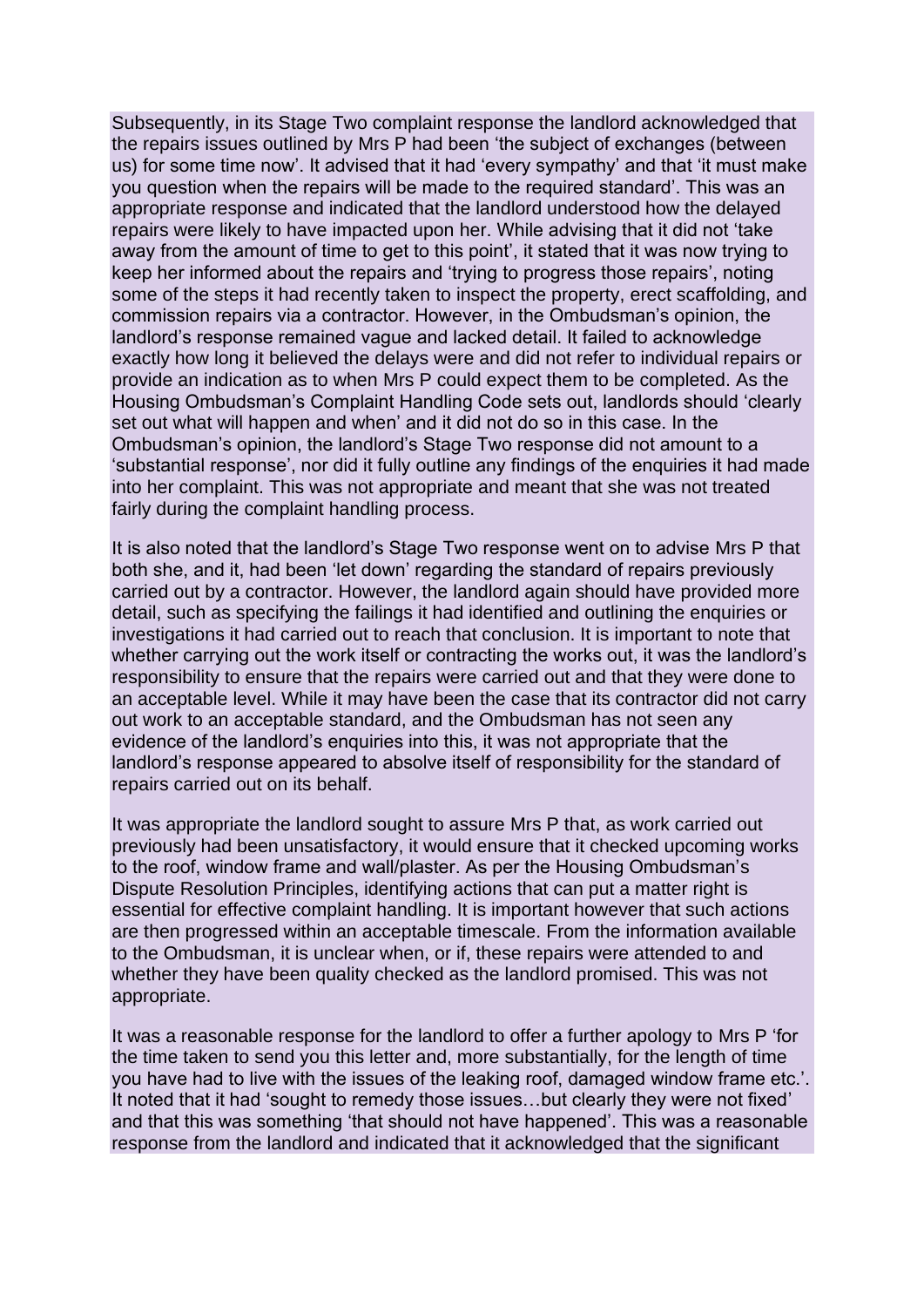delays to the repairs were likely to have had a detrimental impact on her and how she enjoyed the use of her home.

Having indicated that it acknowledged the significant, and apparently largely avoidable, delays in carrying out the various repairs in the property, it was appropriate that the landlord offered compensation. However, its offer of £100 (which it described itself as 'modest') 'in recognition of the time taken to reach this conclusion and the obvious anxiety that this position will have generated' was, in the Ombudsman's opinion, inadequate. As part of this investigation, the Ombudsman asked the landlord to provide an explanation of how it calculated the compensation it awarded, but it did not supply this within the information it provided. In the Ombudsman's opinion, at the time of its final complaint response, the landlord should have used its discretion to award a higher amount that properly reflected the significant length of time taken to address issues Mrs P raised in 2018 and 2019 and the inconvenience and distress that this would have caused.

As a result of the absence of comprehensive repair logs, it is difficult to calculate the exact length of the delays relevant to each repair. However, using the date of the landlord's final complaint response as a reference point, it is noted that at this time 118 weeks had elapsed since the landlord raised an initial repair order regarding Mrs P's window repair. Similarly, 70 weeks had elapsed since the first inspection order was raised to inspect 'various repairs' and the roof leak. Taking into consideration the landlord's repairs handbook outlines that, non-urgent repairs should be completed within a maximum of 56 days, the repair to her window was at least 110 weeks overdue. Similarly, under its Right to Repair responsibilities, roof repairs should be resolved within 7 days, indicating that the repair was 69 weeks overdue. The Ombudsman considers that an award of £10 per week for the roof repair and £7 per week for the window repair would be more reflective of the inconvenience and impact these significant repair delays had on Mrs P. The Ombudsman also considers that a further award should be made to reflect the delays to the additional repairs and the poor quality of its initial complaint response.

#### *The landlord's record keeping*

The repair records provided to the Ombudsman by the landlord were limited in terms of detail and there appear to be significant gaps in their records. These gaps and omissions have meant the landlord has not been able to clearly demonstrate what steps it had taken to resolve Mrs P's concerns, its overall management of the issues and condition of the property.

Given the extent of the issues this investigation has highlighted with the landlord's record keeping, the resulting impact on its ability to ensure that repairs were completed to an appropriate standard, and the missed opportunity to fully review the history of the case when investigating Mrs P's complaint under its own complaints procedure, the Ombudsman considers it is appropriate to make a separate finding about the landlord's record keeping in this case.